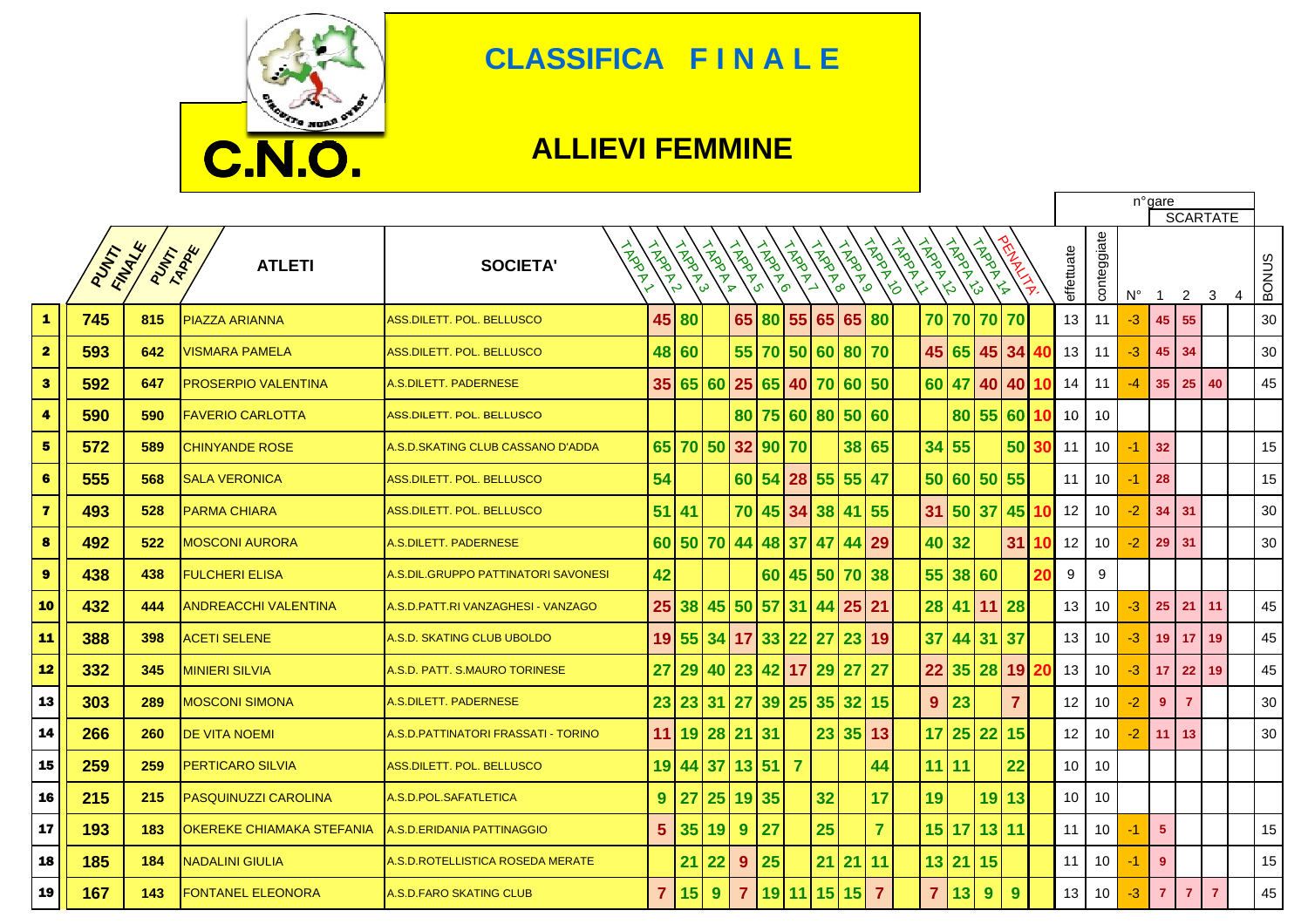

## **NON ENTRATI IN CASSIFICA FINALE**

<sup>n</sup>° gare

( EFFETTUATE MENO DI 8 TAPPE … non applicate regole parimerito CNO )

|                                | PUMT | TAPPE<br><b>ATLETI</b>     | <b>HARAN</b><br><b>SOCIETA'</b>        | <b>TARRAY</b>  | TANDAY S        | <b>TARRAY</b>   | LANDON         | <b>HARRY</b>    | ARBAYL | <b>TARDAY</b> | <b>HARANTO</b>  | TROPING | <b>TROOP</b> | <b>PROPERTY</b> | LAPOLA<br>$\mathcal{L}_{\mathcal{P}}$ | <b>ADDER</b><br>$\frac{1}{\sqrt{2}}$ |    |                 | effettuate     | conteggiate    | N° | <b>SCARTATE</b> | BONUS |
|--------------------------------|------|----------------------------|----------------------------------------|----------------|-----------------|-----------------|----------------|-----------------|--------|---------------|-----------------|---------|--------------|-----------------|---------------------------------------|--------------------------------------|----|-----------------|----------------|----------------|----|-----------------|-------|
| 0                              | 198  | <b>GHERGO JESSICA</b>      | A.S.D.H.P. SAVONA IN LINE              |                |                 |                 | 41             |                 |        | 41            | 47              | 35      |              |                 |                                       | 34                                   |    |                 | 5              | 5              |    |                 |       |
| $\frac{1}{2}$ $\frac{2}{3}$    | 129  | PREATONI ELISA             | G.S.D.PATTINAGGIO CARONNO PERT.        | 13             |                 | 55              |                | 17 <sup>2</sup> | 15     |               | 29              |         |              |                 |                                       |                                      |    |                 | 5              | 5              |    |                 |       |
|                                | 128  | <b>GJERGJI LORENA</b>      | A.S.D.H.P. SAVONA IN LINE              | 13             |                 |                 |                | 21              |        |               |                 |         |              | 25              | 29                                    | 25                                   | 25 | 10              | 6              | 6              |    |                 |       |
|                                | 119  | MISSAGLIA FRANCESCA        | A.S.D.SKATING CLUB CASSANO D'ADDA      |                |                 | $47$ 17         |                | 37              |        |               |                 | 9       |              |                 | 19                                    |                                      |    | 10 <sub>1</sub> | 5              | 5              |    |                 |       |
| $\frac{1}{4}$                  | 114  | <b>GNALI VALENTINA</b>     | POL.VEROL. A.S.D.SKATING VEROLA        | 21             |                 |                 | 29             | 15              |        | 17            |                 | 32      |              |                 |                                       |                                      |    |                 | 5              | 5              |    |                 |       |
| 5                              | 100  | PARMA BEATRICE             | A.S.D.SKATING CLUB CASSANO D'ADDA      |                | 17 <sup>1</sup> | 13              | 15             | 17 <sub>2</sub> | 19     | 19            |                 |         |              |                 |                                       |                                      |    |                 | 6              | 6              |    |                 |       |
| $\overline{\phantom{0}}$       | 95   | DI QUATTRO FRANCESCA       | A.S.D.VITTORIA PATTINATORI TORINO      | 39             |                 |                 |                | 15              |        |               |                 | 41      |              |                 |                                       |                                      |    |                 | 3              | 3              |    |                 |       |
| 7                              | 93   | <b>SANTERAMO LUANA</b>     | A.S.D.SKATING CLUB CASSANO D'ADDA      |                | 32              |                 | 38             | 23              |        |               |                 |         |              |                 |                                       |                                      |    |                 | 3              | 3              |    |                 |       |
|                                | 90   | <b>D'ANNIBALE SOFIA</b>    | A.S.D.PATTINATORI SAMBENEDETTESI       | 90             |                 |                 |                |                 |        |               |                 |         |              |                 |                                       |                                      |    |                 | $\mathbf{1}$   | $\mathbf 1$    |    |                 |       |
| 5                              | 82   | <b>BRIOSCHI ELENA</b>      | ASS.SP.DILET.A.S.CO.SKATING CONCOREZZO | $\overline{7}$ |                 | 15 <sub>1</sub> |                | 19 <sup>1</sup> | 13     |               | 19 <sub>1</sub> | 9       |              |                 |                                       |                                      |    |                 | 6              | 6              |    |                 |       |
| $\overline{\bullet}$           | 80   | PIGNAT CHIARA              | SKATING CLUB COMINA A.S.D.             | 80             |                 |                 |                |                 |        |               |                 |         |              |                 |                                       |                                      |    |                 | $\mathbf{1}$   | $\mathbf{1}$   |    |                 |       |
| $\frac{1}{2}$<br>$\frac{2}{3}$ | 78   | <b>VIO CHIARA</b>          | A.S.D.H. PATTINAGGIO NOALE             | 31             |                 |                 | 47             |                 |        |               |                 |         |              |                 |                                       |                                      |    |                 | $\overline{2}$ | 2              |    |                 |       |
|                                | 75   | D'ANNIBALE MARIA           | 4.S.D.PATTINATORI SAMBENEDETTESI       | 75             |                 |                 |                |                 |        |               |                 |         |              |                 |                                       |                                      |    |                 | $\mathbf{1}$   | $\overline{1}$ |    |                 |       |
|                                | 73   | <b>VAILATI CHIARA</b>      | A.S.D.G.P.MOBILI CANTU' - C.R.A.       | $\mathbf{7}$   |                 | $13 \quad 11$   | 5              | 11 <sub>1</sub> | 9      |               | 17              |         |              |                 |                                       |                                      |    |                 | $\overline{7}$ | $\overline{7}$ |    |                 |       |
| $\overline{4}$                 | 63   | MICHEL GIULIA              | A.S.D.FARO SKATING CLUB                |                | 25 <sub>2</sub> | $\overline{7}$  | $\overline{7}$ |                 |        | 11            | 13              |         |              |                 |                                       |                                      |    |                 | 5              | 5              |    |                 |       |
| 5                              | 58   | <b>SCOMPARIN FRANCESCA</b> | A.S.D.VITTORIA PATTINATORI TORINO      | 33             |                 |                 |                |                 |        |               |                 | 25      |              |                 |                                       |                                      |    |                 | 2              | 2              |    |                 |       |
| $\overline{\phantom{0}}$       | 57   | ROSSINI MICOL              | A.S.D.POL.SAFATLETICA                  |                |                 |                 |                |                 |        |               |                 | 23      |              |                 |                                       | 17 <sup>1</sup><br>17                |    |                 | 3              | 3              |    |                 |       |
| 7                              | 55   | <b>GARIBOLDI FRANCESCA</b> | A.S.D.ROTELLISTICA ROSEDA MERATE       |                |                 |                 | 11             | 29              |        |               |                 |         |              |                 | 15                                    |                                      |    |                 | 3              | 3              |    |                 |       |
| 7                              | 55   | <b>TUSSETTO MICAELA</b>    | A.S.D.H. PATTINAGGIO NOALE             | 15             |                 |                 |                | 13              |        |               |                 |         |              |                 | 27                                    |                                      |    |                 | 3              | 3              |    |                 |       |
| 9                              | 50   | DI SANTO MONICA            | A.S.D. PATTINATORI SPINEA              | 70             |                 |                 |                |                 |        |               |                 |         |              |                 |                                       |                                      |    | 20              | $\overline{1}$ | $\mathbf 1$    |    |                 |       |
| 0                              | 47   | <b>FADELLI ERIKA</b>       | SKATING CLUB COMINA A.S.D.             | 57             |                 |                 |                |                 |        |               |                 |         |              |                 |                                       |                                      |    | 10              | $\overline{1}$ | $\mathbf{1}$   |    |                 |       |
|                                | 38   | <b>VIGIANI SELENE</b>      | SKATING RHO ARKEMA A.S.D.              |                | 9               |                 | 5 <sup>1</sup> | 11              |        | 13            |                 |         |              |                 |                                       |                                      |    |                 | 4              | $\overline{4}$ |    |                 |       |
| $\frac{1}{2}$<br>$\frac{2}{3}$ | 37   | <b>DALPIAZ ALICE</b>       | SKATING CLUB COMINA A.S.D.             | 37             |                 |                 |                |                 |        |               |                 |         |              |                 |                                       |                                      |    |                 | 1              | $\mathbf 1$    |    |                 |       |
|                                | 35   | <b>BAGNOLINI RACHELE</b>   | A.S.D.PATT.RI BONONIA                  |                |                 |                 | 35             |                 |        |               |                 |         |              |                 |                                       |                                      |    |                 | $\mathbf{1}$   | $\mathbf{1}$   |    |                 |       |
| 4                              | 29   | FERRO CLAUDIA              | A.S.D.SKATING CLUB ROVIGO              | 29             |                 |                 |                |                 |        |               |                 |         |              |                 |                                       |                                      |    |                 | $\mathbf{1}$   | $\mathbf{1}$   |    |                 |       |
| 5                              | 17   | DE VIVO BIANCA             | A.S.D.SKATING CLUB ROVIGO              | 17             |                 |                 |                |                 |        |               |                 |         |              |                 |                                       |                                      |    |                 | $\mathbf{1}$   | $\mathbf{1}$   |    |                 |       |
| $\frac{1}{6}$                  | 15   | <b>BOCCI FRANCESCA</b>     | S.S.D.S.MENS SANA IN CORPORE SANO      | 15             |                 |                 |                |                 |        |               |                 |         |              |                 |                                       |                                      |    |                 | 1              | $\mathbf 1$    |    |                 |       |
| 7                              | 13   | <b>BALDELLI GIULIA</b>     | A.S.D.G.P.MOBILI CANTU' -C.R.A.        |                |                 |                 |                | 13              |        |               |                 |         |              |                 |                                       |                                      |    |                 | 1              | $\mathbf{1}$   |    |                 |       |
|                                | 11   | <b>MONTANI CHIARA</b>      | A.S.D. CENTRO ATT.TEMPO LIBERO         |                | 11              |                 |                |                 |        |               |                 |         |              |                 |                                       |                                      |    |                 | $\mathbf{1}$   | $\mathbf 1$    |    |                 |       |
|                                | 11   | PALMIERI ALICE             | A.S.D.GRUPPO ROTELLISTICO STUDIUM      | 11             |                 |                 |                |                 |        |               |                 |         |              |                 |                                       |                                      |    |                 | $\mathbf{1}$   | $\mathbf{1}$   |    |                 |       |
| $\overline{\bullet}$           | 9    | CABIDDU EMANUELA MARIA     | A.S.D. CENTRO ATT.TEMPO LIBERO         |                | 9               |                 |                |                 |        |               |                 |         |              |                 |                                       |                                      |    |                 | $\mathbf{1}$   | $\mathbf{1}$   |    |                 |       |
|                                |      |                            |                                        |                |                 |                 |                |                 |        |               |                 |         |              |                 |                                       |                                      |    |                 |                |                |    |                 |       |